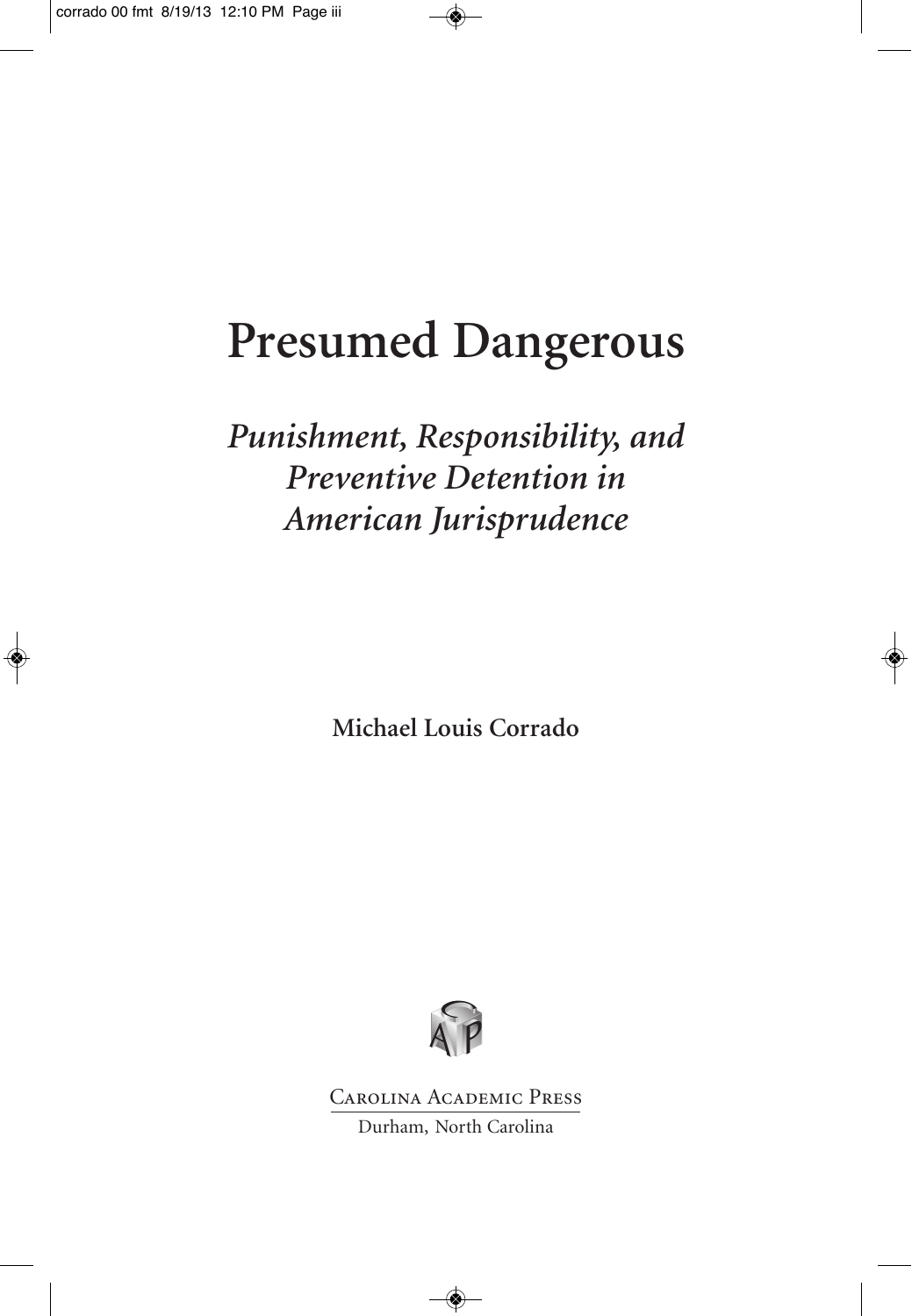Copyright © 2013 Michael Louis Corrado All Rights Reserved

#### Library of Congress Cataloging-in-Publication Data

Corrado, Michael Louis, 1940-

Presumed dangerous : punishment, responsibility, and preventive detention in American jurisprudence / Michael Louis Corrado.

pages cm

Includes bibliographical references and index.

ISBN 978-1-61163-445-7 (alk. paper)

1. Detention of persons--United States. 2. Mentally ill--Commitment and detention--United States. 3. Preventive detention--United States. 4. Unlawful combatants--United States. 5. Terrorism--Prevention--Law and legislation-- United States. I. Title.

KF9625.C68 2013 345.73'0527--dc23

#### 2013009774

A version of this book was originally published as *Punishment, Responsibility and Preventive Detention in American Jurisprudence* by the University of Trento Press in Italy in 2012.

> Carolina Academic Press 700 Kent Street Durham, North Carolina 27701 Telephone (919) 489-7486 Fax (919) 493-5668 www.cap-press.com

Printed in the United States of America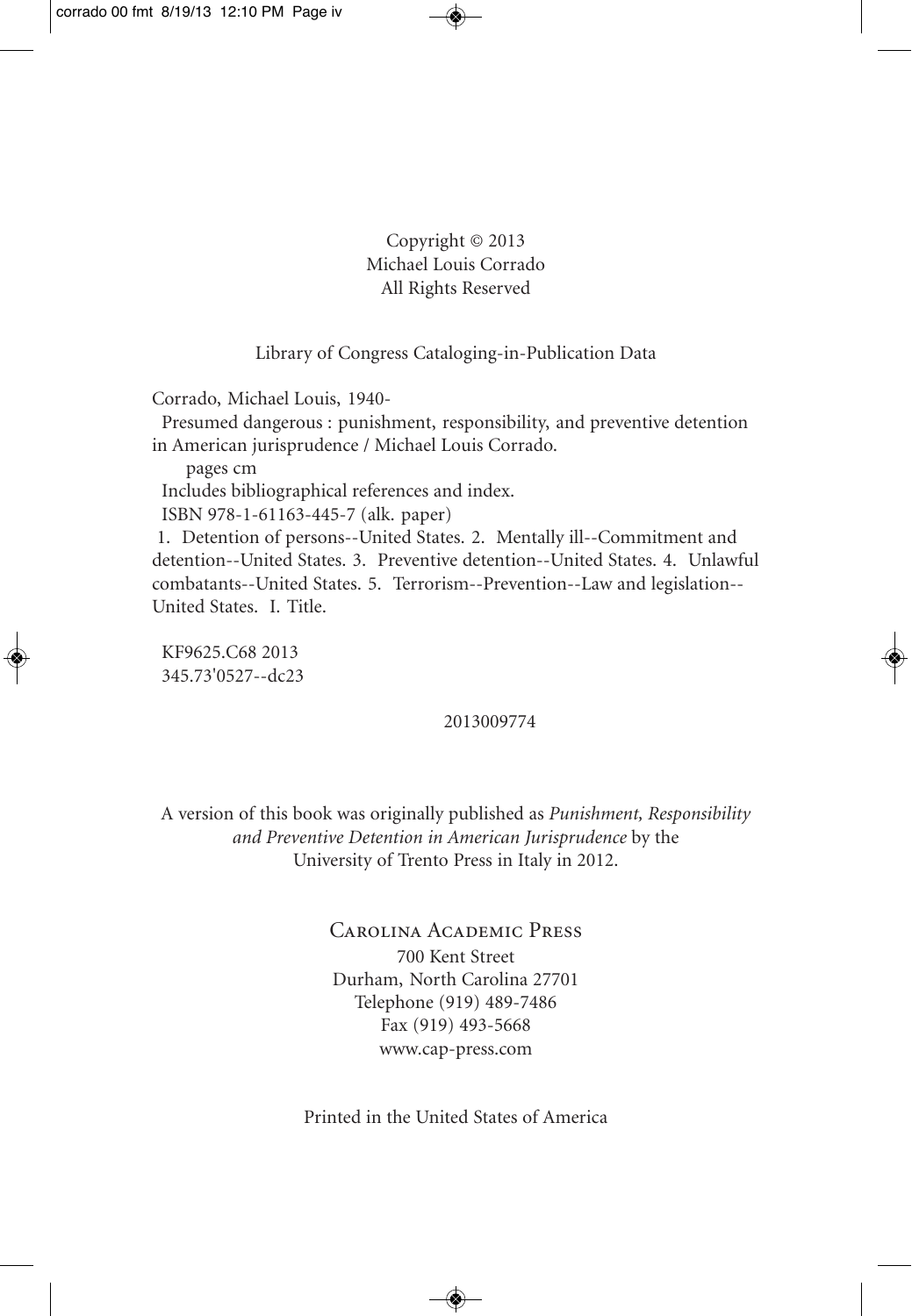$\Rightarrow$ 

## **Contents**

| Author's Preface                                                                                                                                                                                                                                                                                                                                                               | vii                              |
|--------------------------------------------------------------------------------------------------------------------------------------------------------------------------------------------------------------------------------------------------------------------------------------------------------------------------------------------------------------------------------|----------------------------------|
| Preface to the Italian Edition                                                                                                                                                                                                                                                                                                                                                 | ix                               |
| Introduction<br>1. The Traditional Model<br>2. Constitutional Preliminaries                                                                                                                                                                                                                                                                                                    | 3<br>$\mathfrak{Z}$<br>5         |
| Part One · Bail<br>1. The Grounds for Pretrial Detention<br>2. United States v. Salerno (1987)                                                                                                                                                                                                                                                                                 | 11<br>11<br>13                   |
| Part Two $\cdot$ Detaining the Insane: The Legislatures and the Courts<br>1. The Operation of the Insanity Defense in the United States<br>2. A Digression on Civil Commitment<br>3. An Analytical History of the Insanity Defense in the United States<br>4. From Commitment of the Legally Insane to Preventive Detention<br>of the Legally Sane: Foucha v. Louisiana (1992) | 17<br>18<br>22<br>23<br>52       |
| Part Three · Post-Sentence Preventive Detention<br>1. Some Background on the "Double Track"<br>2. Hendricks and the Detention of Sexual Predators (1997)<br>3. Crane and a Second Look at the Detention of<br>Sexual Predators (2002)<br>4. The Double Track in Federal Legislation: Comstock<br>5. All Things Considered                                                      | 55<br>55<br>57<br>62<br>64<br>66 |
| Part Four · Undesirable Aliens: Zadvydas (2001)                                                                                                                                                                                                                                                                                                                                | 73                               |
| Part Five · Terrorists and Unlawful Combatants<br>1. Review<br>2. The Question Left Open<br>3. The National Defense Authorization Act (2012)                                                                                                                                                                                                                                   | 79<br>79<br>81<br>83             |

 $\color{black} \blacklozenge$ 

◈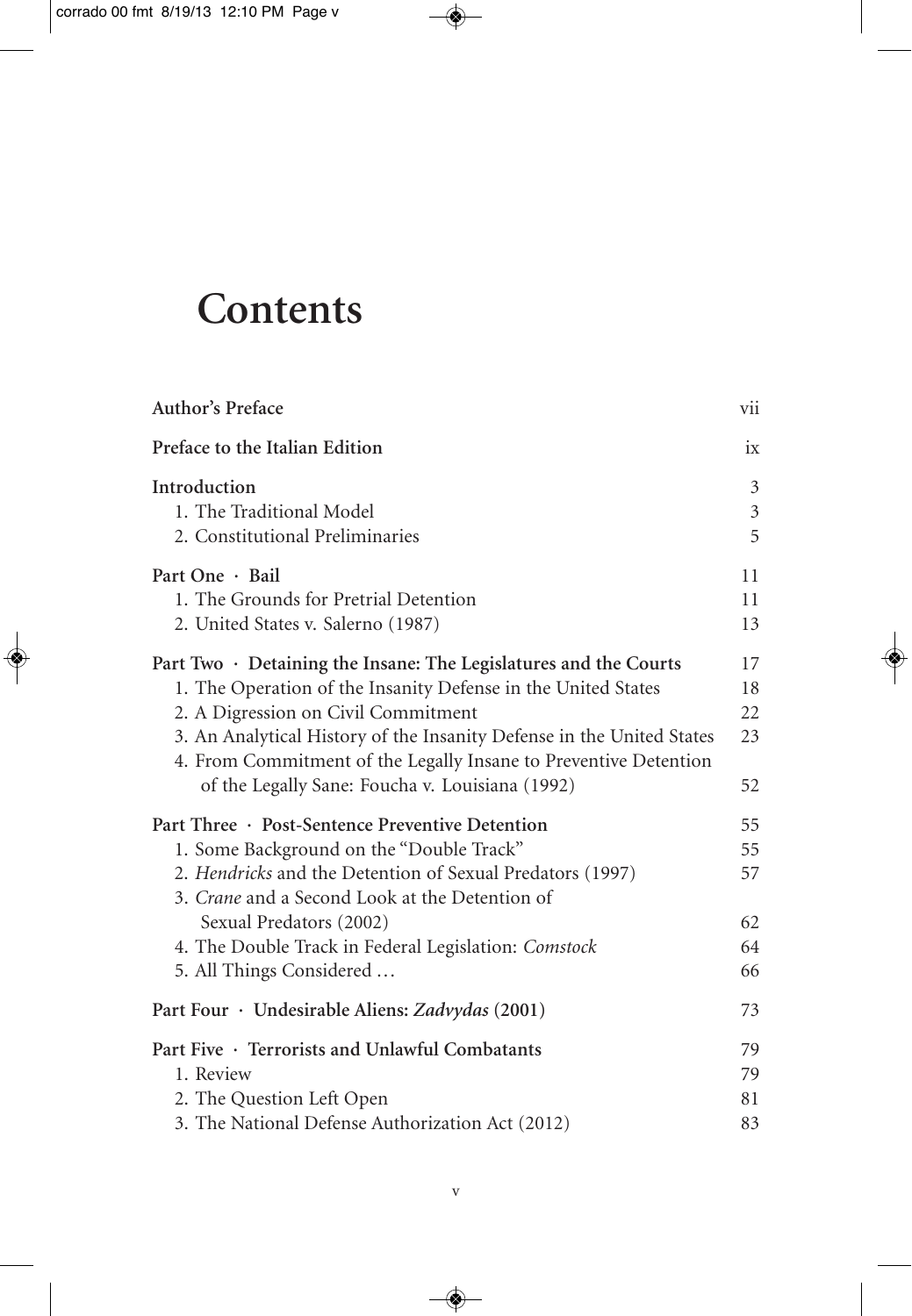$\bigcirc$ 

vi CONTENTS

♦

I

| 4. Some History                            | 85  |
|--------------------------------------------|-----|
| 5. The Most Recent Developments            | 103 |
| Conclusion                                 | 109 |
| Appendix                                   | 111 |
| A. Bail                                    | 111 |
| B. Release After Recovery of Insanity      | 113 |
| C. Sex Predator Laws                       | 114 |
| D. Undesirable Aliens                      | 117 |
| E. Terrorists                              | 119 |
| Bibliography                               | 123 |
| 1. Cases                                   | 123 |
| a. Generally                               | 123 |
| b. Pretrial Detention                      | 123 |
| c. Detention of the Mentally Ill           | 124 |
| d. Detention of Sex Predators              | 124 |
| e. Detention of Aliens Pending Deportation | 124 |
| f. Detention of Suspected Terrorists       | 124 |
| 2. Commentary                              | 125 |
| Index                                      | 129 |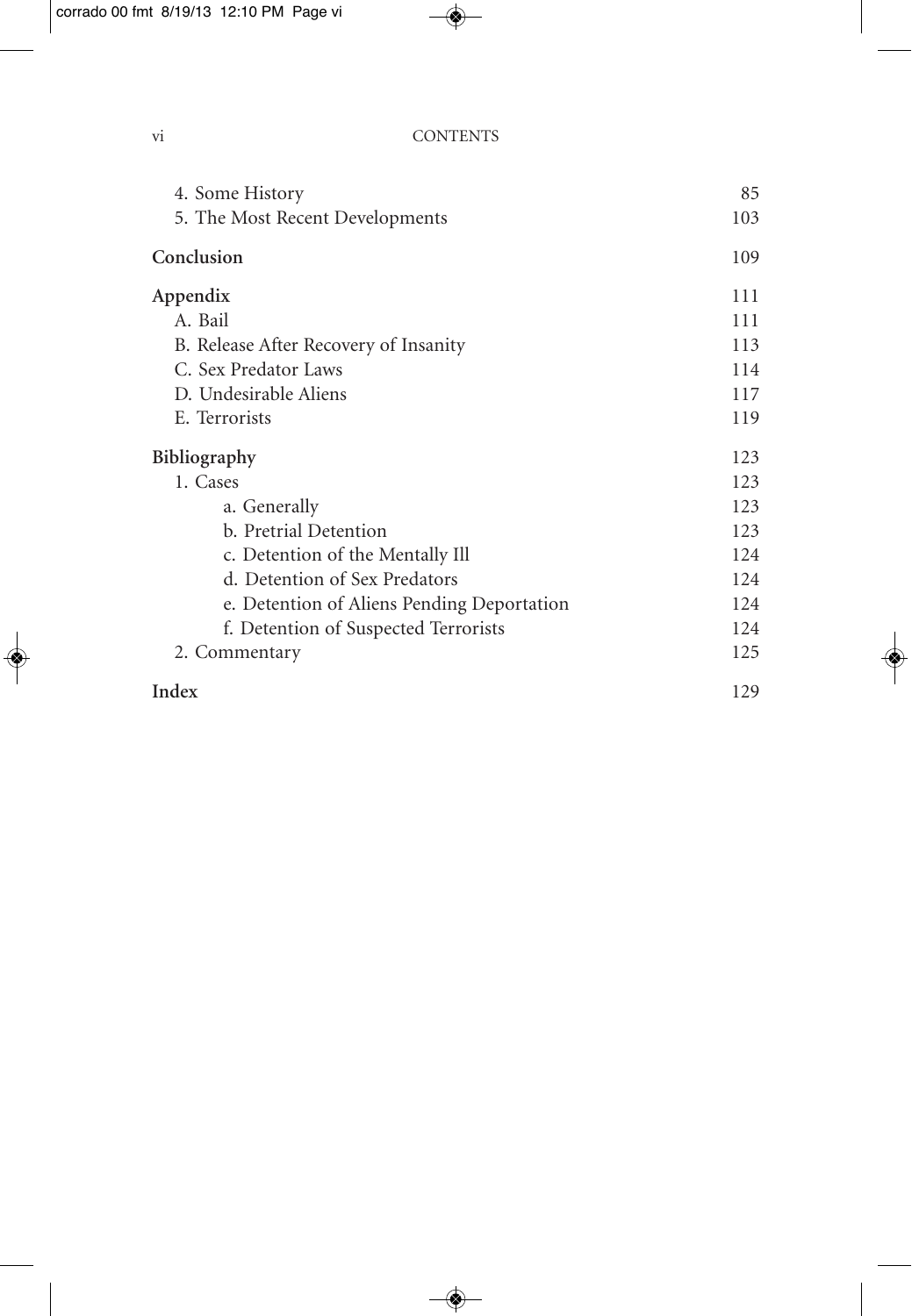## **Author's Preface**

While the country has made mistakes in the past, the widespread abuse of human rights over the last decade has been a dramatic change.... Recent legislation has made legal the president's right to detain a person indefinitely on suspicion of affiliation with terrorist organizations or "associated forces," a broad, vague power that can be abused without meaningful oversight from the courts or Congress (the law is currently being blocked by a federal judge). This law violates the right to freedom of expression and to be presumed innocent until proved guilty, two other rights enshrined in the [Universal Declaration of Human Rights].

– Jimmy Carter, "A Cruel and Unusual Record," *New York Times*, June 25, 2012

One of the pressing issues of our time is the issue of the state's use of purely preventive measures to contain crime. Purely preventive measures (as opposed to measures that are punitive or retributive in nature) have traditionally been limited to short term detentions on one hand and to commitment of those who are mentally ill and dangerous on the other. In recent years, however, the use of preventive detention has grown rapidly, largely without any accompanying justification that might set limits for the expansion. Thus we see postsentence indefinite detention of sexual offenders and those found "guilty but mentally ill," and detention without trial of those suspected of terrorist affiliation. Whereas detention as punishment is limited by the restraints imposed by the requirement of desert and by the constitutional limits upon the criminal law, there is no such basis in theory or in constitutional jurisprudence for limits upon these preventive measures. There is therefore no reason in theory or in current jurisprudence why purely preventive detention might not be extended to all offenders deemed sufficiently dangerous.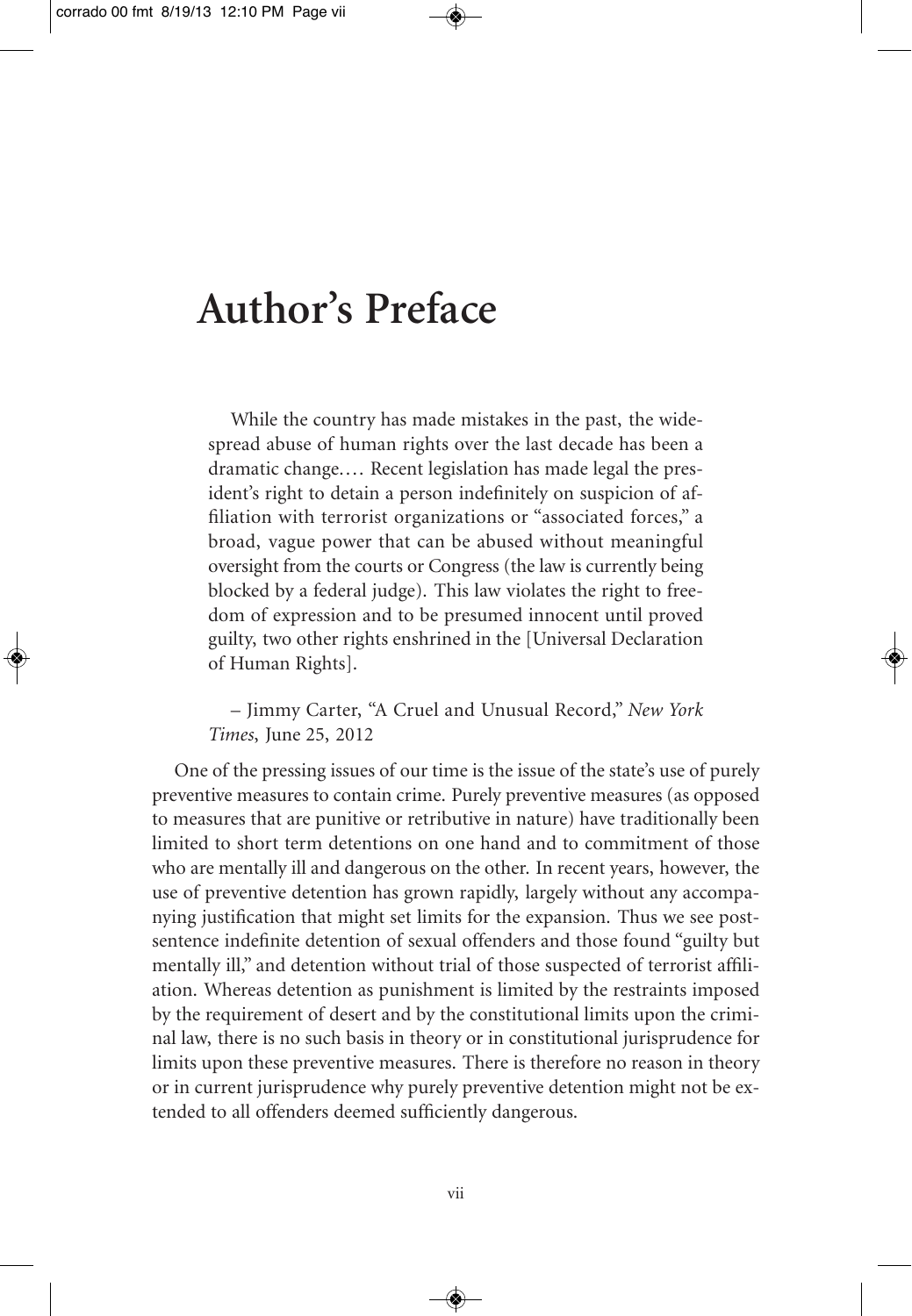♦

#### viii AUTHOR'S PREFACE

◈

The chapters in this book are based upon lectures given at the University of Trento in Italy in May of 2012. The book was originally published by the University of Trento. I am grateful to the University of Trento for permission to republish the lectures here, and to Professor Marcello Busetto for his preface.

 $\bigcirc$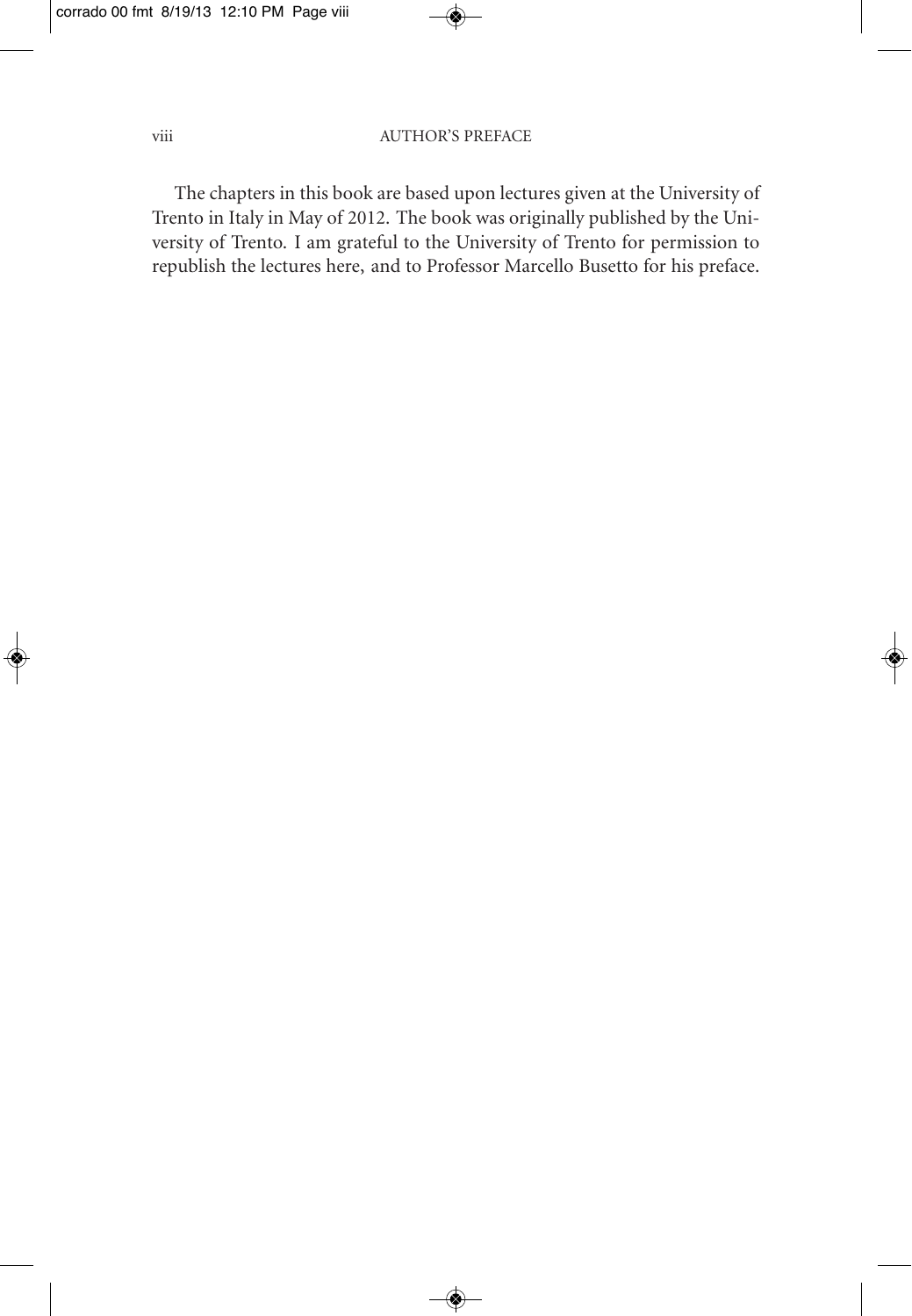### **Preface to the Italian Edition**<sup>1</sup>

*Marcello Busetto The University of Trento*

I first met Michael Louis Corrado over twenty years ago. He had been invited by the University of Bologna to speak at an international conference and, as a young Ph.D. candidate, I could immediately appreciate the breadth of his studies and research.

Born in Pennsylvania into a family of Italian origins, Professor Corrado earned his Ph.D. in philosophy at Brown University in 1970. He then taught for over ten years at Ohio University where he became a tenured professor in Philosophy, while also developing scientific and educational relationships with several other universities, including Penn State and the University of Michigan. His interest in legal issues, which had already emerged in works such as his 1975 monograph *The Analytic Tradition in Philosophy*, led him to the University of Chicago Law School, where he was, *inter alia*, student editor of the University Law Review.

After achieving his J.D. in 1984, Corrado worked as judicial clerk at the 7th Circuit Federal Court of Appeals, and then as an attorney in a Chicago law firm. After several years, he left the practice of law and resumed teaching at the University of North Carolina as a law and philosophy professor in 1988. As a member of the Chapel Hill Law faculty, he continues to teach a large number of different subjects: tort law, comparative law, philosophy of law and, of course, criminal law.

It is actually in the area of criminal law, and in the philosophy of criminal law, that he has published his most significant legal works, beginning with his first book, *Justification and Excuse in the Criminal Law* (New York, 1994), a considerable collection of essays which was widely circulated in Italy. Professor Corrado continued his inquiry into the same subject, with particular at-

<sup>1.</sup> Translated from the Italian of the original edition by Marcello Busetto, Federica Iovene, and Ryland Bowman.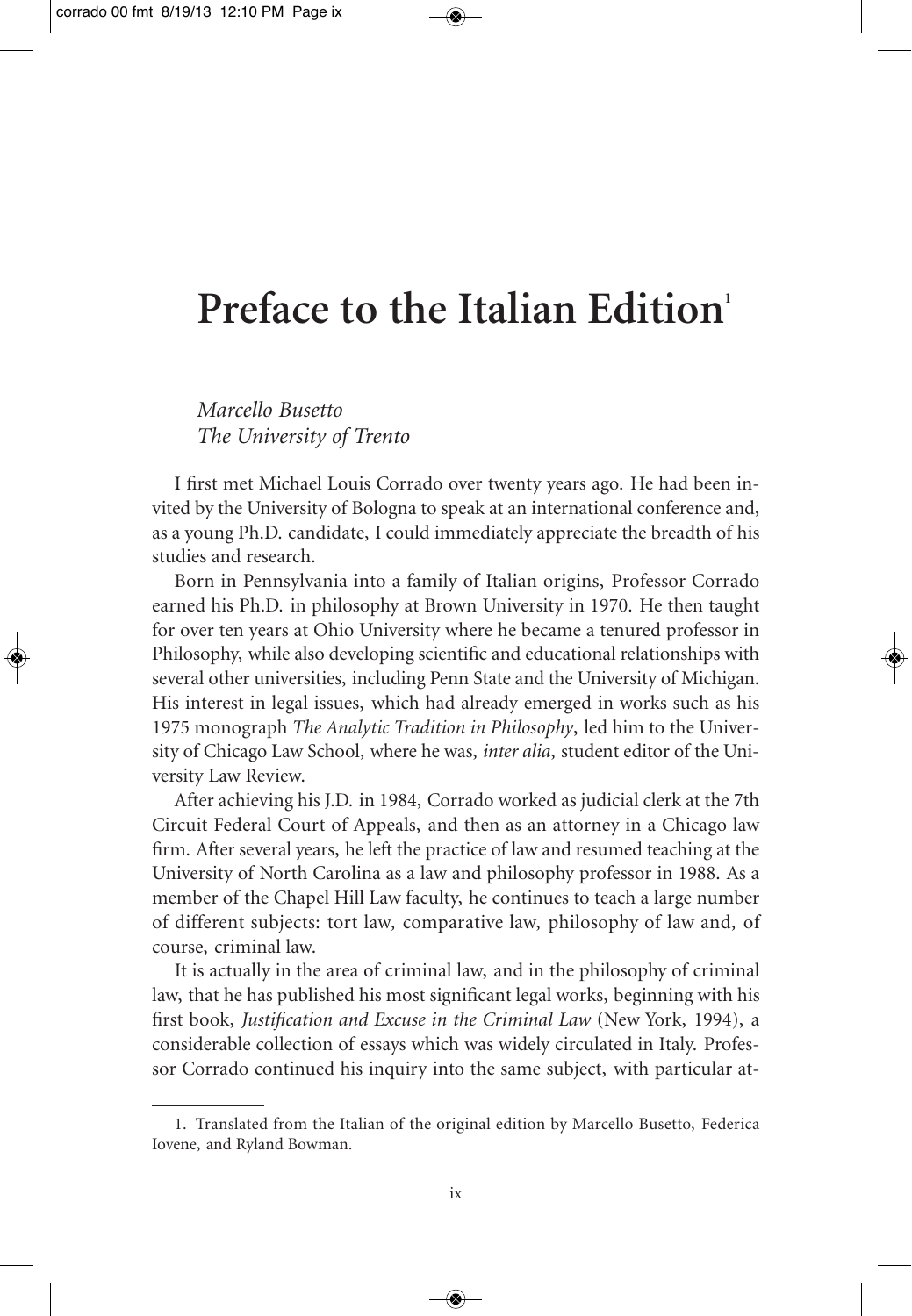#### x PREFACE TO THE ITALIAN EDITION

tention to the relationship between punishment, responsibility and free will, in several subsequent articles, including "The Abolition of Punishment" (*Suffolk University Law Review*, 2001) and the recent "Why Do We Resist Hard Incompatibilism?" (in *The Future of Rehabilitation and Punishment*, Oxford University Press, 2013). The richest (and best-known) part of his bibliography regards two more specific topics: the responsibility of the drug addict and preventive detention as an alternative to punishment. A considerable number of his essays deal with these items; I list just a few of the most outstanding here: "Incapacitation and Self-Defense" (*European Journal of Law, Philosophy and Computer Science*, 1995), "Punishment and the Wild Beast of Prey: The Problem of Preventive Detention" (*Journal of Criminal Law and Criminology*, 1996), "Addiction and Causation" (*San Diego Law Review*, 2000), "Sex Offenders, Unlawful Combatants, and Preventive Detention" (*North Carolina Law Review*, 2005), "Responsibility and Control" (*Hofstra Law Review*, 2005), "Addiction and the Theory of Action" (*Quinnipiac Law Review*, 2006), "A Purely Volitional Theory of Insanity" (*Texas Tech Law Review*, 2009), and "Detention as Punishment and Detention as Regulation" (in *Preventing Danger: New Paradigms in Criminal Justice*, Carolina Academic Press, 2013). The present publication is both a step forward in the discussion and a synthesis of previous works in the same field.

Before introducing this volume, it must be emphasized that Corrado's interests also cover comparative law. In addition to his earliest engagement in criminal and philosophical law reviews (*Law and Philosophy*, *The Philosophy of Criminal Law*), he is now General Editor of the *Carolina Series in Comparative Law* and author of the *Comparative Constitutional Review* (2004), the second edition of which is forthcoming. As a scholar in Italian criminal procedure, I am especially pleased to point out the organization of a cycle of conferences specifically focusing on criminal procedure, entitled *The Future of Adversarial Systems*. The conferences, supported by the Law School and the Center for European Studies of the University of North Carolina, were first held in Chapel Hill from 2009–2011; lately, the organization has been shared by the Faculty of Law of Bologna University and by the University of Warwick. Accordingly, the most recent meeting, in 2012, took place at the Ravenna campus of the University of Bologna, which will also host the upcoming conference.

The relationship between Professor Corrado and Italian universities has always been excellent (as it has with other major European universities, such as Lund and Nice). The Faculty of Law of Bologna University was honored to host him as Distinguished Visiting Professor in May 2004. Based on his experiences that semester, he applied, a few years later, for the Fulbright Chair at the University of Trento. I am thankful to Professor Giulio Illuminati for pro-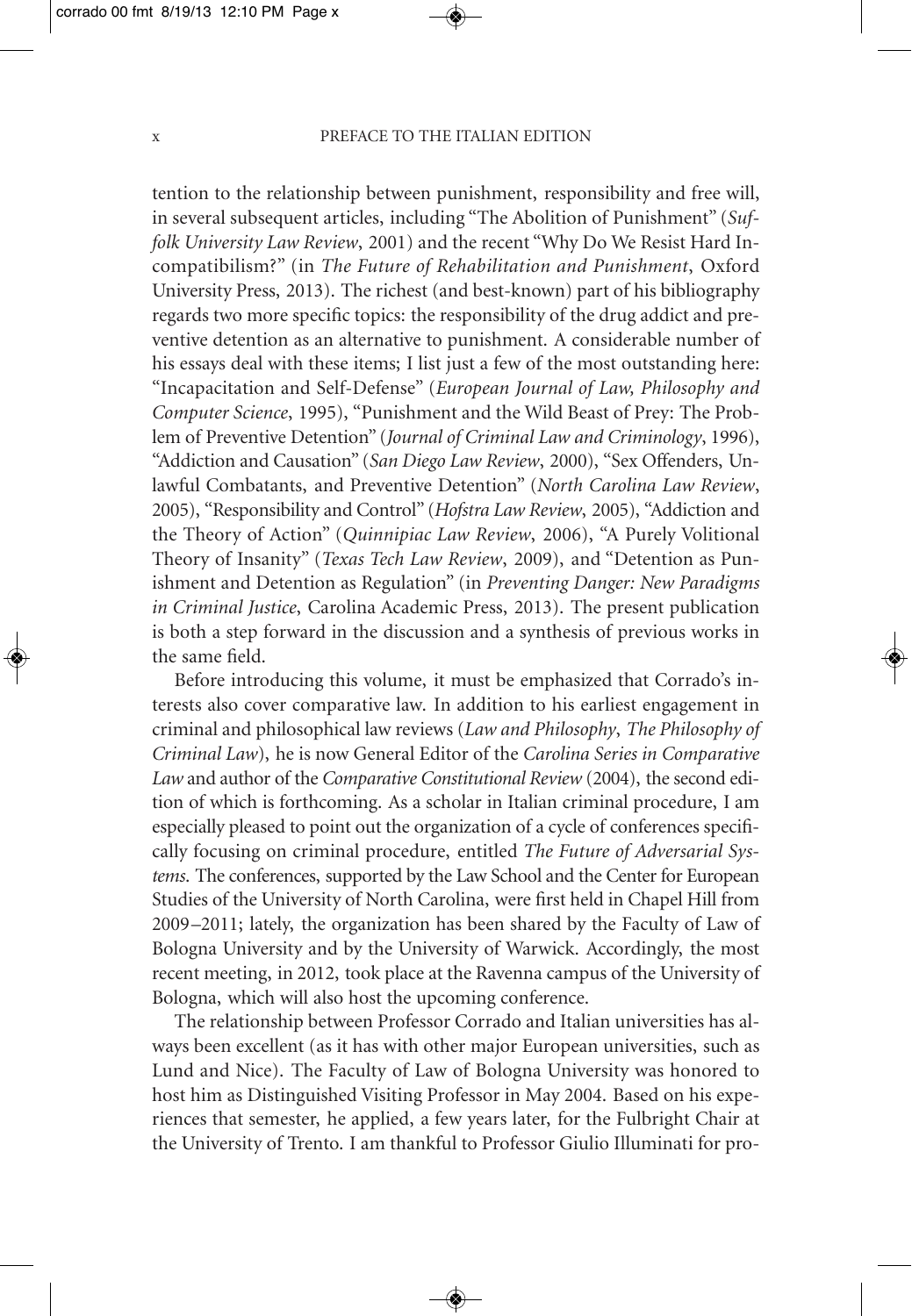#### PREFACE TO THE ITALIAN EDITION  $\overline{\mathbf{x}}$  xi

moting such an initiative, which was warmly welcomed by the Faculty of Law of the University of Trento and which has resulted in a fruitful collaboration. The first academic year (2010–2011) spent by Michael Corrado at the University of Trento as Fulbright Distinguished Chair was followed by a second one (2011–2012) as Visiting Professor, and that same assignment has recently been renewed. The ideas that Professor Corrado pursued and researched in that context are the genesis for this work.

More precisely, this volume takes its origins from a series of lessons held during the last two academic years for the students of the Doctoral School of Comparative and European Legal Studies (*Scuola di Dottorato in Studi Giuridici Europei e Comparati*) of the University of Trento. The special interest with which the Ph.D. candidates welcomed such an initiative, along the enthusiasm of the Dean of the Law Faculty of Trento, strengthened my commitment to keeping a written record of those lessons. With this project, Michael Corrado has gone beyond my expectations, writing a text which contains much more than a mere transcription of that teaching experience. It is, in fact, a compendium of the author's considerations in one of his most active fields of research.

The title itself displays a wide array of perspectives. These perspectives become even more compelling when we understand their specific object and purpose. This book, Corrado writes, contains the history of a change: until very recently, according to U.S. law, no one who was of sound mind could be detained in order to prevent [him] from committing crimes in the future; such so-called preventive detention was allowed only for those who are dangerous for a lack of general responsibility. Now all of that has changed in the United States, and the author intends to describe how that change has taken place.2

Throughout Italy in recent years, frequent analysis points out similar trends: all Western systems are experiencing several different evolutions which run along a parallel path; criminal justice as a whole (criminal law, criminal proceeding, enforcement of judgments) is acquiring the character of prevention, of security criminal law, of a normative, judicial, police apparatus, aiming not only at crime prosecution, but also at the prevention of crime.3 Writing from the particular perspective of preventive detention and with special reference

<sup>2.</sup> Preface, pp. vii and viii.

<sup>3.</sup> For its outstanding considerations and perspectives, see the conference proceedings of the meeting organized in Modena in March 2009 by the *Associazione Franco Bricola*: *Sicurezza e diritto penale*, Bologna University Press (Bologna, 2011).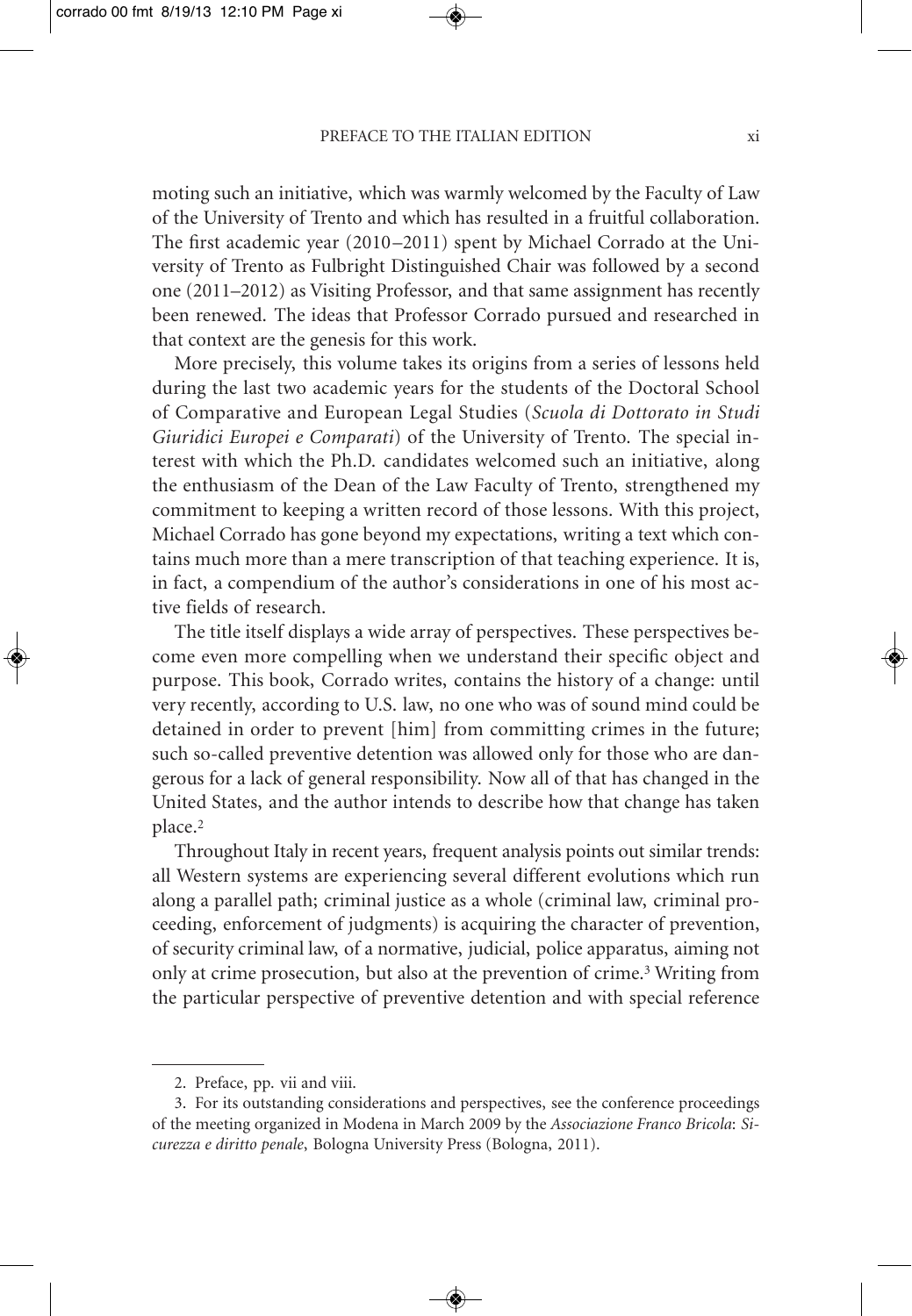#### xii PREFACE TO THE ITALIAN EDITION

to the United States, Professor Corrado's work confirms and, at the same time, updates the reader on the real scale of the phenomenon.

But the inquiry goes beyond a useful overview of the regulatory framework of that particular country. The volume offers sharp critical tools that transcend the specific field on which the research is focused (the American criminal justice system). With his comparativist background, Professor Corrado is able to pursue his research and analysis without being influenced by his reference system or by the possibly "misleading labels" one frequently encounters. For example, the very concept of preventive detention is identified and used as a wide concept, and includes several phenomena which present similar characteristics and pose similar questions. In other words, the author confronts himself not only with a "system," but also with specific problems, which are likely to be discussed and taken as a model in other countries, beyond the different *nomina juris* given to the single institutions by the various laws. Professor Corrado has pursued this concept throughout his comparative works:4 comparison not only as a measure of concordances and differences between legal systems, but also as a powerful critical-practical instrument, meant to assume essential roles at the level of political reforms and justice renewal.5

This book offers several important perspectives. First of all, the work constantly invites the reader to maintain a critical approach and to uncover the risks that the new tendencies carry. We find, starting from the initial pages, a sort of manifesto of ideas that connects with the liberal tradition in criminal law. The ancient principle forbidding preventive detention "against those who are responsible for what they do" is losing its popularity; but we cannot "deny [its] importance," because it is still "part of our law" and "lie[s] close to the hearth of American criminal jurisprudence."<sup>6</sup> In these words, we can perceive a clear invitation to bear in mind that the changes of criminal law systems, despite their circulation and inevitability, have an exceptional and, in some way, pathological dimension. I would like to note here an echo of the debate which has arisen in the last twenty or thirty years, with regard to more general changes (the so-called crisis of the legality principle). It is essential to be able to distinguish

<sup>4.</sup> M.L. Corrado, *Comparative Constitutional Review: A Casebook*, Durham, North Carolina, 2004.

<sup>5.</sup> Italian criminal procedure scholars shared this approach, especially in the crucial moment of the reform of the code of criminal procedure (1988–1989): E. AmoDIO, *Miti e realtà della giustizia nordamericana. Il modello statunitense e il codice di procedura penale del* 1989 (1988), now in E. Amopio, *Processo penale, diritto europeo e common law. Dal rito inquisitorio al giusto processo*, Milano, 2003, p. 179 f.

<sup>6.</sup> Introduction, p. 4.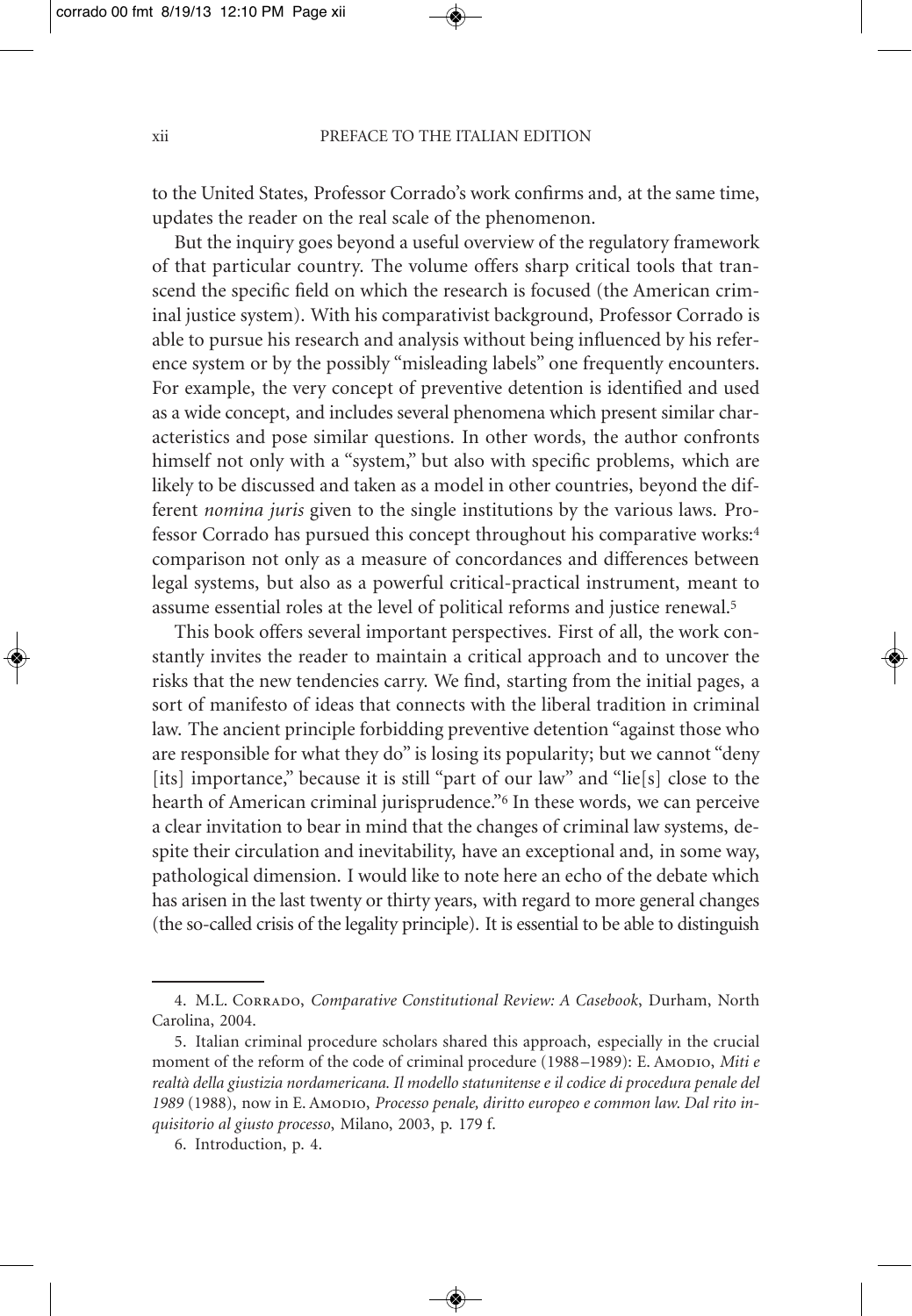PREFACE TO THE ITALIAN EDITION xiii

such due "acknowledgment" of the changes from what would be an unacceptable drift that could ultimately consider fundamental principles as useless oldfashioned things.7

On this basis, the author focuses on several features of the American experience which can be found in many other systems as well, including security measures for the dangerous offender (not responsible, or also mentally sound). At this point, Corrado's work evokes, for the Italian reader, old debates: the Positive legal school, the authoritarian compromise of the "double track." It is worthwhile to take up these topics again, both from the domestic point of view, where the reform projects aiming at abandoning *misure di sicurezza*, for those who are responsible for what they do, are still unaccomplished, and from the European perspective, where such measures are being extended and strengthened (like *Sicherungsverwahrung* in Germany), thus creating problems of compatibility with the principles set forth by the European Convention for the Protection of Human Rights. The debate (which has recently been enriched by important contributions of Italian scholars<sup>8</sup>) might take advantage of the ideas and the caustic remarks that we find in the following pages, about the growth of solutions not far from that old "double track." It is "an unstable compromise," that has "a contradiction at its core," and brings the mark of the political and ideological climate that delivered it: "an irrational solution for an insane period."9

But the overview does not focus only on those aspects which are more familiar to Italian scholars. Preventive detention strongly tends to run along new, protean paths; the Italian system itself gives indeed a significant example of this tendency. The more traditional channel (*misure di sicurezza*), although still existing (with all the usual problems), is nowadays nothing more than a "dead track": the limited use of such measures allows us to consider them a "dry branch" of the Italian punishing system.10 However, we cannot claim that prevention of social dangerousness does not belong to our criminal law system; and this is due to several "instruments" which, on the contrary, often have a significant empirical impact.

<sup>7.</sup> For some good examples of such despicable tendency to treat legality principle as "*anticaglia ormai inservibile,*" see M. Nobili, *Nuovi modelli e connessioni: processo— teoria dello stato— epistemologia*, in Aa. Vv., *Studi in ricordo di Giandomenico Pisapia*, vol. II, Milano, 2000, p. 497– 498.

<sup>8.</sup> M. Pellissero, *Pericolosità sociale e doppio binario. Vecchi e nuovi modelli di incapacitazione*, Torino, 2008.

<sup>9.</sup> Part Three, 69.

<sup>10.</sup> M. Pellissero, cited at footnote 7.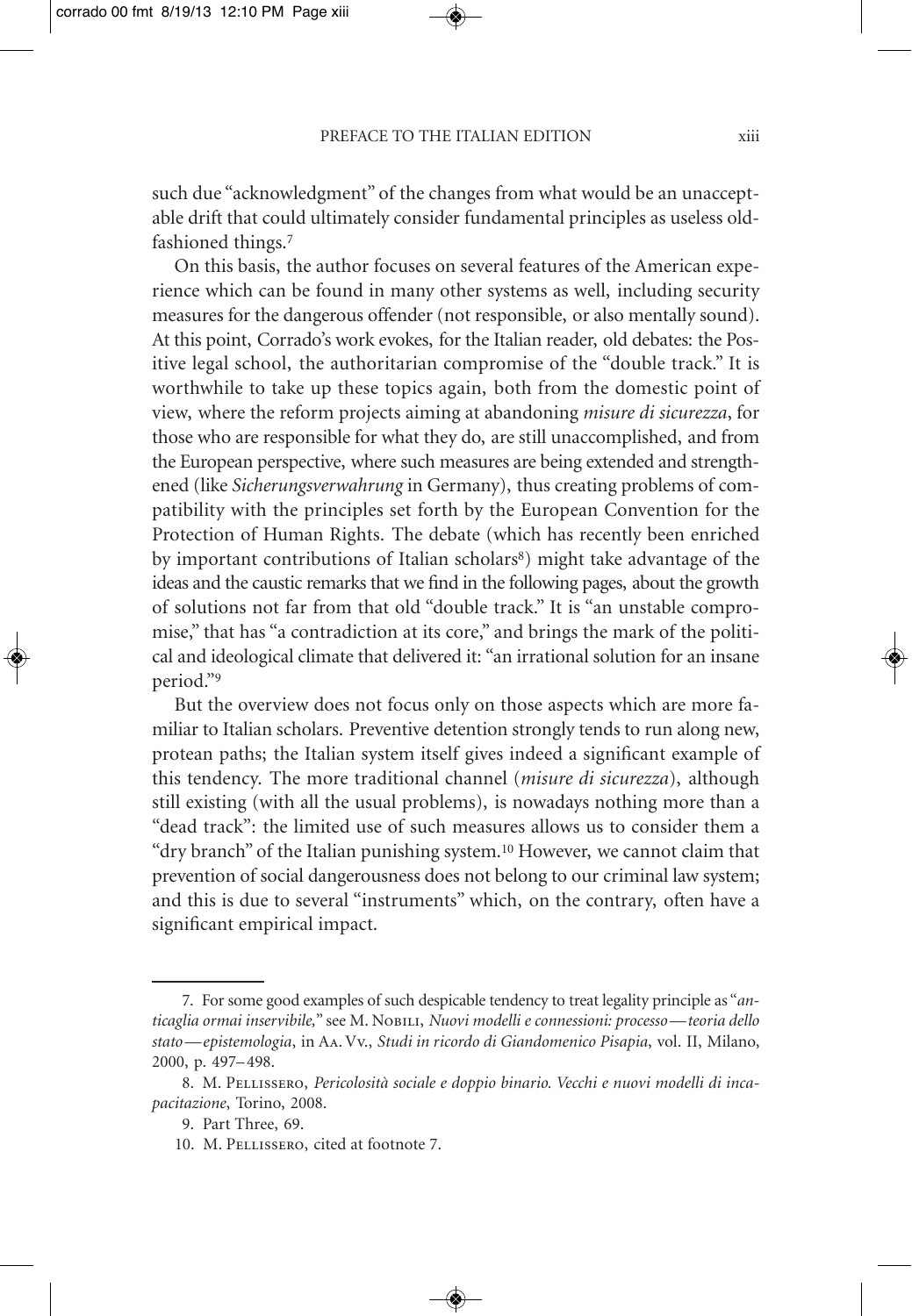#### xiv PREFACE TO THE ITALIAN EDITION

Professor Corrado's work proceeds from the most "tested" instruments, such as pre-trial measures, including custody, applied to the purpose of protecting society (*cf*. art. 274, par. 1-c Italian Code of Criminal Procedure). In this respect, the following pages again recall usual debates, but some considerations are particularly striking. The idea that pre-trial detention might be applied for reasons of prevention in the United States is relatively recent (Bail Reform Act of 1984). But the first step from which every consequence stemmed was the decision of the U.S. Supreme Court which held such legislation to be constitutional. This decision, Corrado writes, was "the 'entering wedge' for the introducing in the United States of preventive detention of persons who are mentally competent but dangerous."11 In other words, this was the starting point of the well-known path which resulted, after September 11th, in the various kinds of detention without a crime, without a charge and without a trial, based on different "types of author": undesirable aliens, terrorists, unlawful combatants. Actually, once we have admitted that the detention for preventive purposes does not contrast with the presumption of innocence, because its aims are different from those of punishment, we also need to acknowledge that it is hard to find "a principle that would limit the justification of detention to just those cases" (pre-trial detention for "those indicted for [ ... ] serious crimes") and would prohibit its application to "those who are innocent, if they are found to be dangerous."12

The conclusion reached by the Supreme Court is now almost unquestioned also in Italy, with regard to the relations between the purposes of pre-trial measures described in art. 274, par. 1-c of our Code of Criminal Procedure and the presumption of innocence.13 It is important to remember that many implications and problems are tied to this root. In the last decades we have tried to sharpen the features of the "preventive pre-trial detention," pointing out requirements and peculiarities, in order to distinguish it from an early punishment.14 But these rightful purposes present a corollary: once it has been distinguished from punishment in order to "safeguard" its compatibility with article 27, par. 2 of the Italian Constitution (presumption of innocence), pre-

<sup>11.</sup> Introduction, 8.

<sup>12.</sup> Part One, p. 14.

<sup>13.</sup> Previous debates and critical remarks (G. Illuminati, *La presunzione di innocenza dell'imputato*, Bologna, 1979) belong more to the past than to the present of Italian criminal procedure.

<sup>14.</sup> To tell the truth, this aim is still far to be completely fulfilled, both in the rules of law and in everyday practice. See, on this topic, the instructive and updated report of G. Illuminati, *Carcere e custodia cautelare*, in *Cass. pen.*, 2012, p. 2370.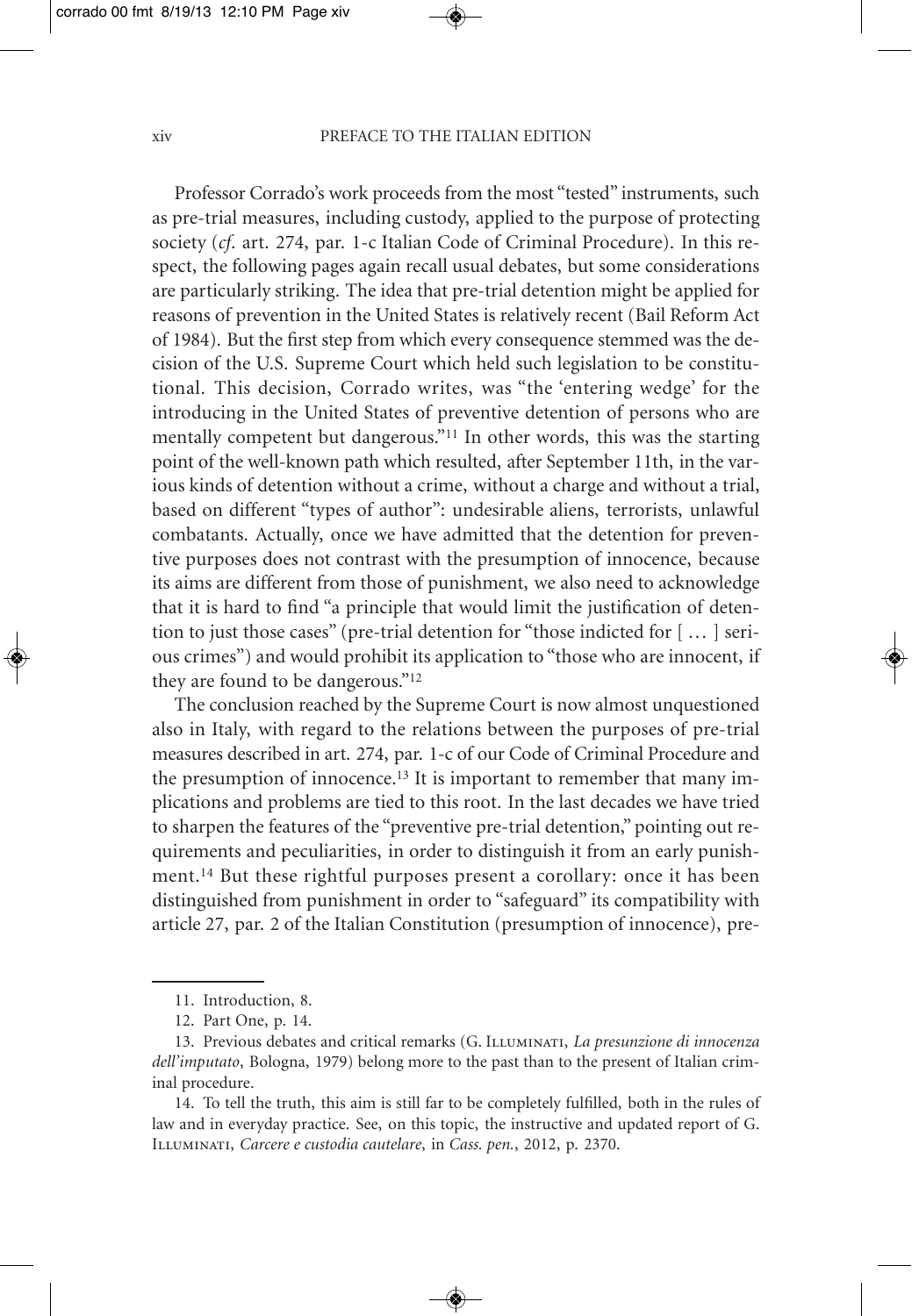#### PREFACE TO THE ITALIAN EDITION XV

ventive detention is positioned to get rid not only of crime, but also of the criminal proceeding, thus leading to borderline zones, close to "administrative areas," where the traditional guarantees do not apply. Preventive detention in itself tends to break free from many limits: detention "without crime" and, therefore, "without trial." On the whole, the suggestion we can draw from Corrado's work is that it is presently unavoidable to accept this expanding solution, as it regards all legal systems and the pre-trial detention of the defendant used for purposes of prevention. Nonetheless, in accepting it and considering it compatible with the presumption of innocence, we take a sort of "leap into the unknown," when we consider its possible implications.

Such observations form the central focus of the last part of the book, where the above mentioned tendencies are more closely examined, including solutions which differ considerably from the traditional ones and which seem to put preventive detention in "another arena within which the State may deal with those who threaten harm to society [ ... ] outside the rules of criminal law."15 In this respect, the overview offered on U.S. legislation is illuminating. We knew in which directions the policies aiming at addressing Islamic terrorism were leading, but we missed the last steps of the path followed by the United States: the proposal to renew immigration law in order to allow forms of indefinite administrative detention of the undesirable aliens and the National Defense Authorization Act (2012), which further extends the power of military forces to capture and detain, without trial and without hearing, those suspected of being terrorists (apparently, not only foreigners).

These developments and achievements are striking, especially when, as already mentioned, European legislatures are not so far from similar choices. In Italy, for example, from the old root of "measures of prevention" (*misure di prevenzione "praeter delictum"*) in the field of organized crime, new "measures," under the aegis of art. 13 of the Constitution, have been put forth and applied to different areas. To this end, the recent immigration legislation is emblematic: nowhere is this more evident than in the sad experience of the so-called "Identification and Expulsion Centers" (*Centri di identificazione ed espulsione)*.

Another sign that times are changing can be seen in the strong attention given, throughout Europe, to the so-called "criminal law of the enemy." The ensuing debate has been so intense that Professor Corrado can't avoid discussing it, and does so with a well-justified criticism. He claims that the very idea of a distinction (between a criminal law "of the enemy" and an ordinary criminal law, a criminal law "of the citizens") "is not founded on coherent princi-

◈

15. Part Five, p. 81.